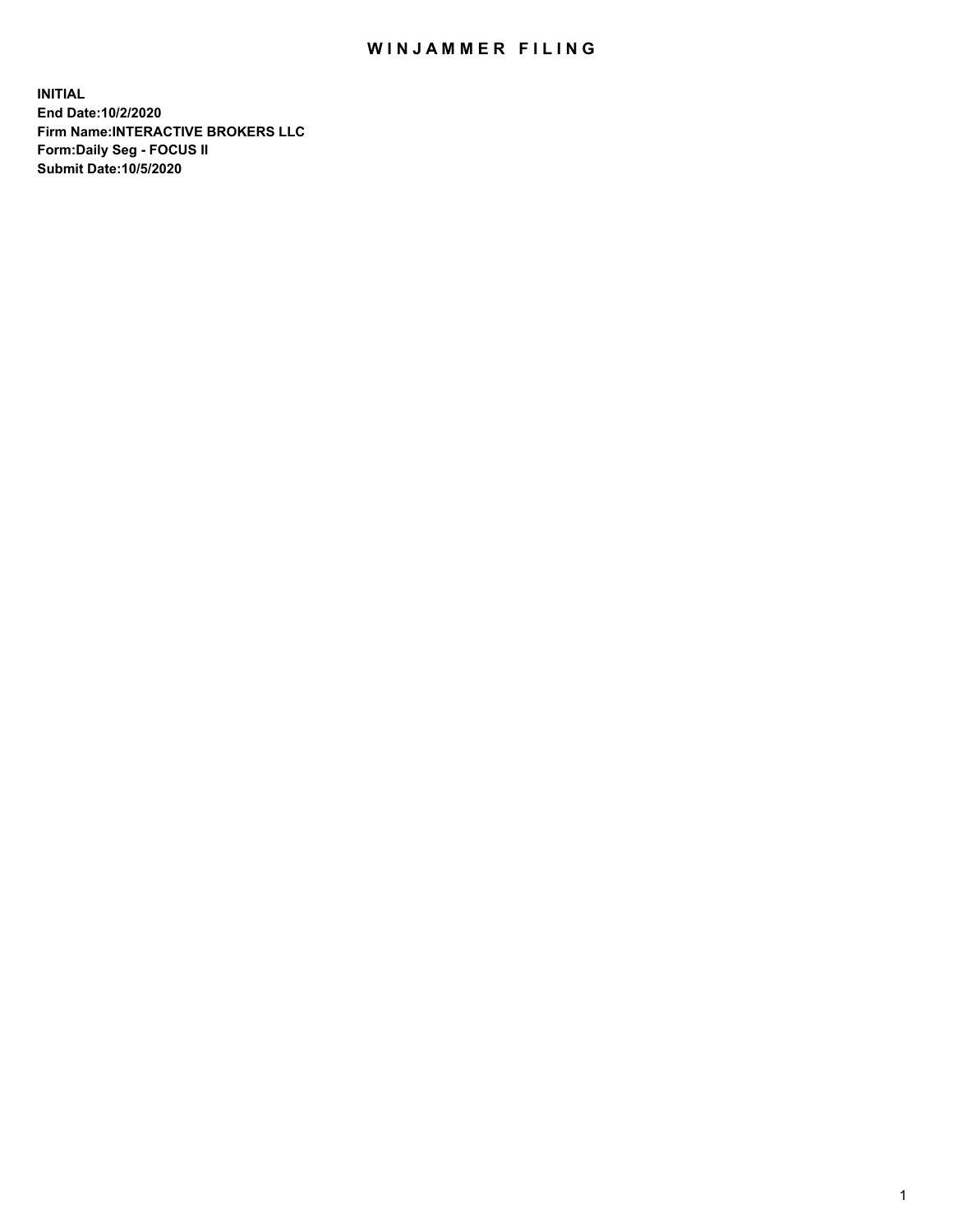**INITIAL End Date:10/2/2020 Firm Name:INTERACTIVE BROKERS LLC Form:Daily Seg - FOCUS II Submit Date:10/5/2020 Daily Segregation - Cover Page**

| Name of Company                                                                                                                                                                                                                                                                                                               | <b>INTERACTIVE BROKERS LLC</b>                                                   |  |
|-------------------------------------------------------------------------------------------------------------------------------------------------------------------------------------------------------------------------------------------------------------------------------------------------------------------------------|----------------------------------------------------------------------------------|--|
| <b>Contact Name</b>                                                                                                                                                                                                                                                                                                           | James Menicucci                                                                  |  |
| <b>Contact Phone Number</b>                                                                                                                                                                                                                                                                                                   | 203-618-8085                                                                     |  |
| <b>Contact Email Address</b>                                                                                                                                                                                                                                                                                                  | jmenicucci@interactivebrokers.c<br>om                                            |  |
| FCM's Customer Segregated Funds Residual Interest Target (choose one):<br>a. Minimum dollar amount: ; or<br>b. Minimum percentage of customer segregated funds required:% ; or<br>c. Dollar amount range between: and; or<br>d. Percentage range of customer segregated funds required between:% and%.                        | <u>0</u><br>$\overline{\mathbf{0}}$<br>155,000,000 245,000,000<br>0 <sub>0</sub> |  |
| FCM's Customer Secured Amount Funds Residual Interest Target (choose one):<br>a. Minimum dollar amount: ; or<br>b. Minimum percentage of customer secured funds required:%; or<br>c. Dollar amount range between: and; or<br>d. Percentage range of customer secured funds required between:% and%.                           | <u>0</u><br>$\overline{\mathbf{0}}$<br>80,000,000 120,000,000<br>0 <sub>0</sub>  |  |
| FCM's Cleared Swaps Customer Collateral Residual Interest Target (choose one):<br>a. Minimum dollar amount: ; or<br>b. Minimum percentage of cleared swaps customer collateral required:%; or<br>c. Dollar amount range between: and; or<br>d. Percentage range of cleared swaps customer collateral required between:% and%. | <u>0</u><br>$\underline{\mathbf{0}}$<br>0 <sub>0</sub><br>0 <sub>0</sub>         |  |

Attach supporting documents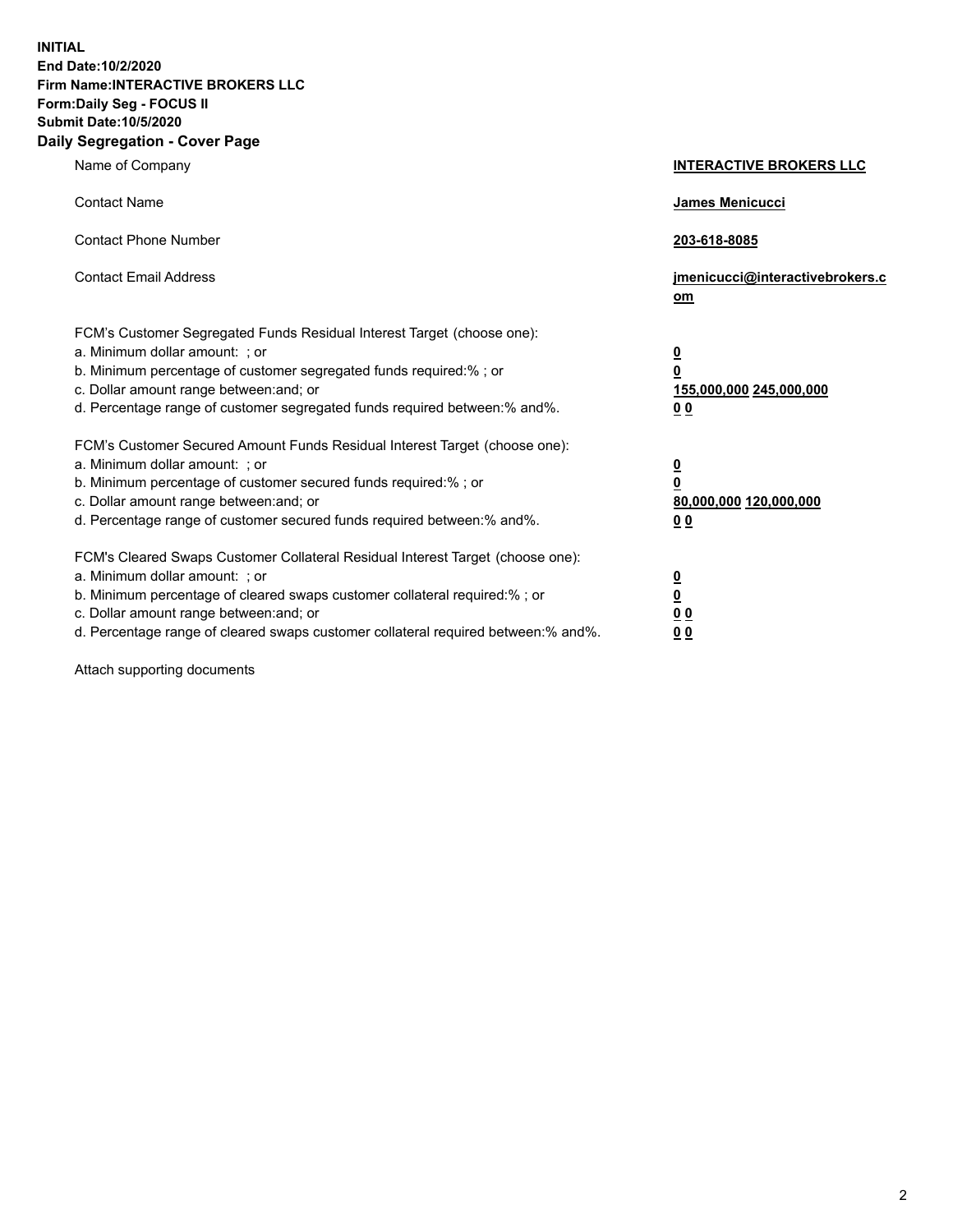**INITIAL End Date:10/2/2020 Firm Name:INTERACTIVE BROKERS LLC Form:Daily Seg - FOCUS II Submit Date:10/5/2020 Daily Segregation - Secured Amounts**

## Foreign Futures and Foreign Options Secured Amounts Amount required to be set aside pursuant to law, rule or regulation of a foreign government or a rule of a self-regulatory organization authorized thereunder **0** [7305] 1. Net ledger balance - Foreign Futures and Foreign Option Trading - All Customers A. Cash **580,904,905** [7315] B. Securities (at market) **0** [7317] 2. Net unrealized profit (loss) in open futures contracts traded on a foreign board of trade **-9,689,764** [7325] 3. Exchange traded options a. Market value of open option contracts purchased on a foreign board of trade **3,338,073** [7335] b. Market value of open contracts granted (sold) on a foreign board of trade **-1,634,050** [7337] 4. Net equity (deficit) (add lines 1. 2. and 3.) **572,919,164** [7345] 5. Account liquidating to a deficit and account with a debit balances - gross amount **5,631** [7351] Less: amount offset by customer owned securities **0** [7352] **5,631** [7354] 6. Amount required to be set aside as the secured amount - Net Liquidating Equity Method (add lines 4 and 5) **572,924,795** [7355] 7. Greater of amount required to be set aside pursuant to foreign jurisdiction (above) or line 6. **572,924,795** [7360] FUNDS DEPOSITED IN SEPARATE REGULATION 30.7 ACCOUNTS 1. Cash in banks A. Banks located in the United States **30,283,522** [7500] B. Other banks qualified under Regulation 30.7 **0** [7520] **30,283,522** [7530] 2. Securities A. In safekeeping with banks located in the United States **499,914,000** [7540] B. In safekeeping with other banks qualified under Regulation 30.7 **0** [7560] **499,914,000** [7570] 3. Equities with registered futures commission merchants A. Cash **0** [7580] B. Securities **0** [7590] C. Unrealized gain (loss) on open futures contracts **0** [7600] D. Value of long option contracts **0** [7610] E. Value of short option contracts **0** [7615] **0** [7620] 4. Amounts held by clearing organizations of foreign boards of trade A. Cash **0** [7640] B. Securities **0** [7650] C. Amount due to (from) clearing organization - daily variation **0** [7660] D. Value of long option contracts **0** [7670] E. Value of short option contracts **0** [7675] **0** [7680] 5. Amounts held by members of foreign boards of trade A. Cash **163,776,045** [7700] B. Securities **0** [7710] C. Unrealized gain (loss) on open futures contracts **-743,189** [7720] D. Value of long option contracts **3,338,073** [7730] E. Value of short option contracts **-1,634,050** [7735] **164,736,879** [7740] 6. Amounts with other depositories designated by a foreign board of trade **0** [7760] 7. Segregated funds on hand **0** [7765] 8. Total funds in separate section 30.7 accounts **694,934,401** [7770] 9. Excess (deficiency) Set Aside for Secured Amount (subtract line 7 Secured Statement Page 1 from Line 8) **122,009,606** [7380] 10. Management Target Amount for Excess funds in separate section 30.7 accounts **80,000,000** [7780] 11. Excess (deficiency) funds in separate 30.7 accounts over (under) Management Target **42,009,606** [7785]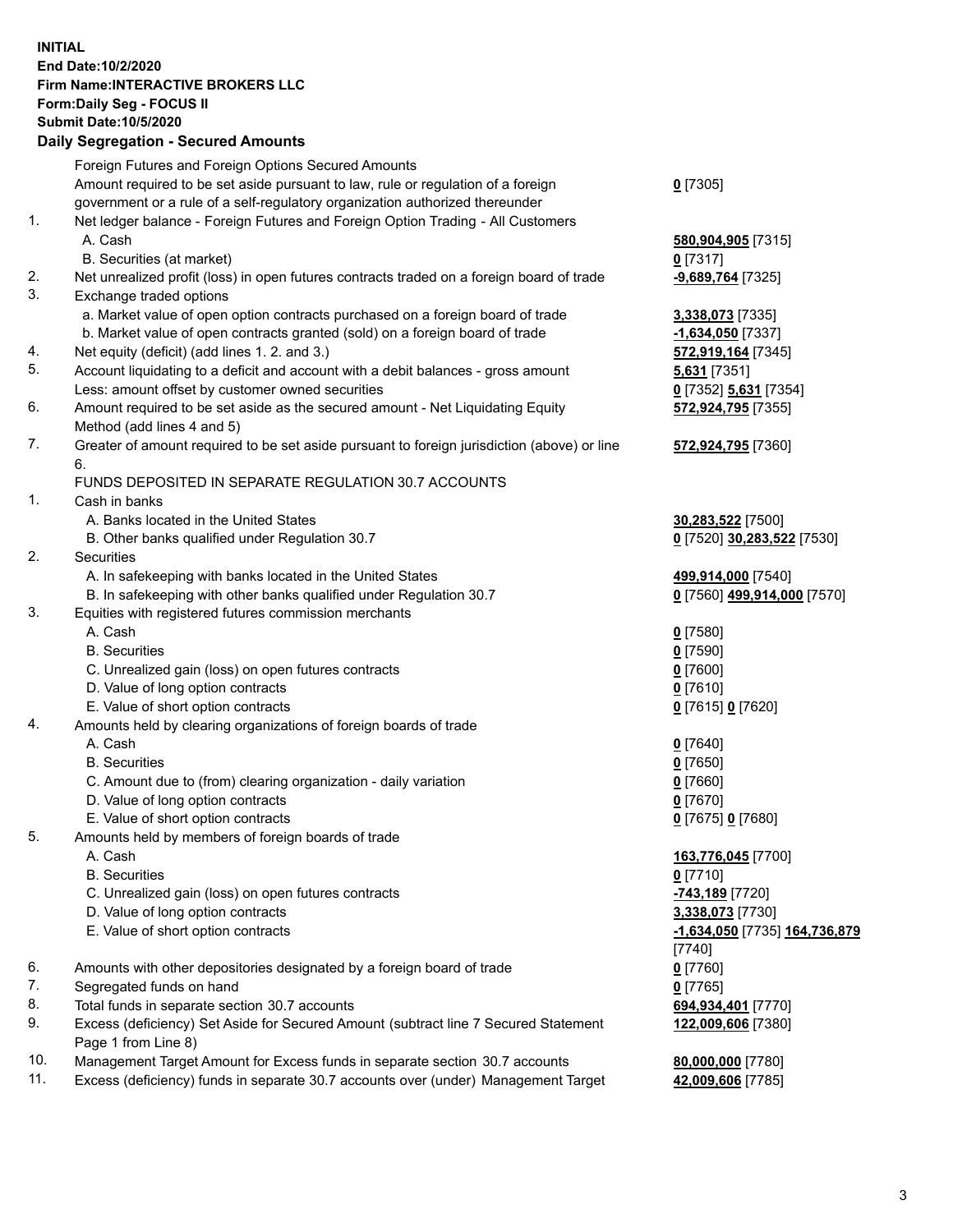**INITIAL End Date:10/2/2020 Firm Name:INTERACTIVE BROKERS LLC Form:Daily Seg - FOCUS II Submit Date:10/5/2020 Daily Segregation - Segregation Statement** SEGREGATION REQUIREMENTS(Section 4d(2) of the CEAct) 1. Net ledger balance A. Cash **5,358,484,082** [7010] B. Securities (at market) **0** [7020] 2. Net unrealized profit (loss) in open futures contracts traded on a contract market **-73,432,623** [7030] 3. Exchange traded options A. Add market value of open option contracts purchased on a contract market **305,611,200** [7032] B. Deduct market value of open option contracts granted (sold) on a contract market **-259,834,621** [7033] 4. Net equity (deficit) (add lines 1, 2 and 3) **5,330,828,038** [7040] 5. Accounts liquidating to a deficit and accounts with debit balances - gross amount **6,125,659** [7045] Less: amount offset by customer securities **0** [7047] **6,125,659** [7050] 6. Amount required to be segregated (add lines 4 and 5) **5,336,953,697** [7060] FUNDS IN SEGREGATED ACCOUNTS 7. Deposited in segregated funds bank accounts A. Cash **1,035,620,870** [7070] B. Securities representing investments of customers' funds (at market) **2,660,346,432** [7080] C. Securities held for particular customers or option customers in lieu of cash (at market) **0** [7090] 8. Margins on deposit with derivatives clearing organizations of contract markets A. Cash **6,717,520** [7100] B. Securities representing investments of customers' funds (at market) **1,811,212,688** [7110] C. Securities held for particular customers or option customers in lieu of cash (at market) **0** [7120] 9. Net settlement from (to) derivatives clearing organizations of contract markets **-20,909,852** [7130] 10. Exchange traded options A. Value of open long option contracts **305,351,888** [7132] B. Value of open short option contracts **-259,806,505** [7133] 11. Net equities with other FCMs A. Net liquidating equity **0** [7140] B. Securities representing investments of customers' funds (at market) **0** [7160] C. Securities held for particular customers or option customers in lieu of cash (at market) **0** [7170] 12. Segregated funds on hand **0** [7150] 13. Total amount in segregation (add lines 7 through 12) **5,538,533,041** [7180] 14. Excess (deficiency) funds in segregation (subtract line 6 from line 13) **201,579,344** [7190] 15. Management Target Amount for Excess funds in segregation **155,000,000** [7194] 16. Excess (deficiency) funds in segregation over (under) Management Target Amount **46,579,344** [7198]

Excess